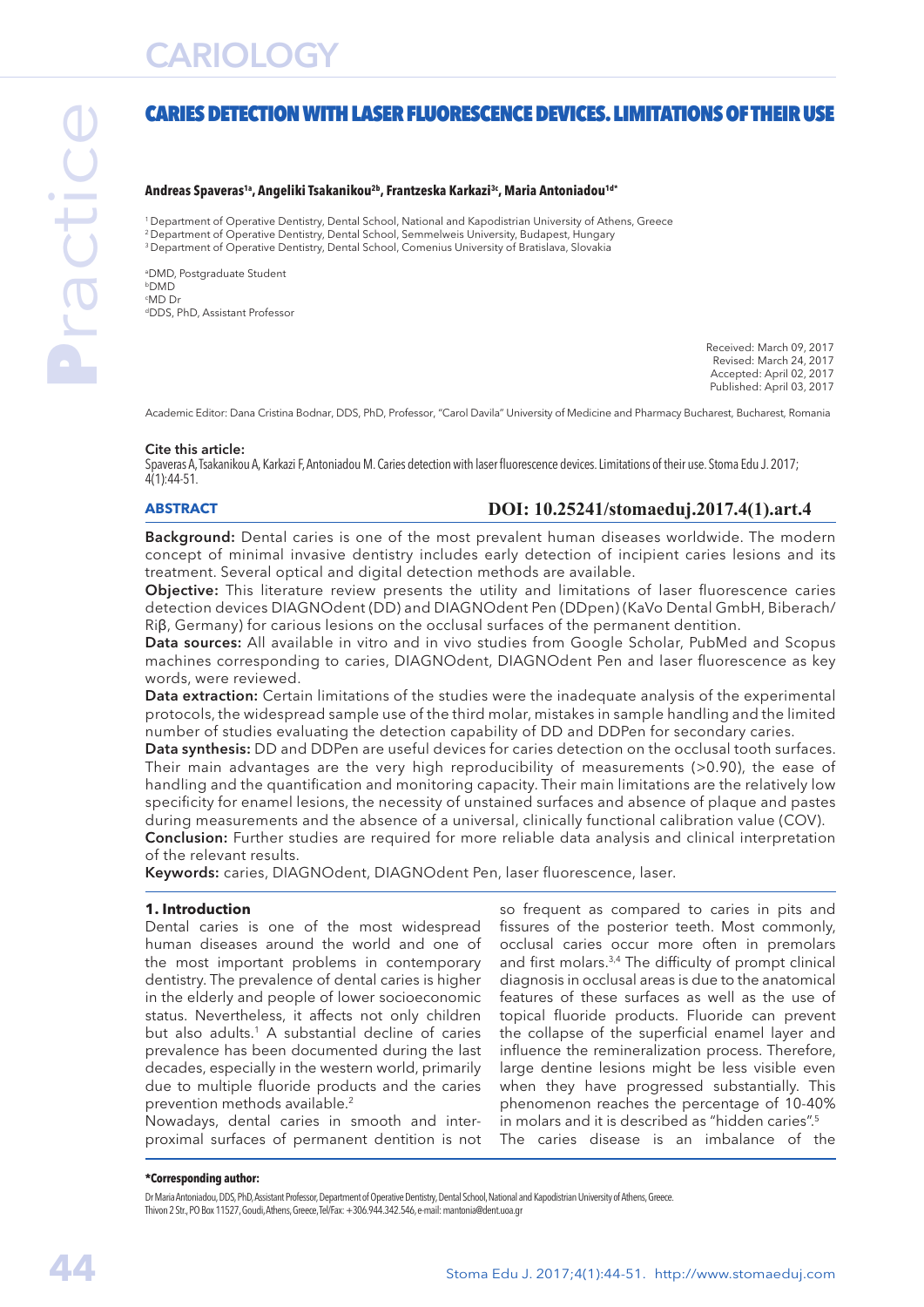dynamic processes of demineralization and remineralization of the teeth and in its initial stages it can be halted. Enamel demineralization is a daily process that does not necessarily lead to caries. Early intervention can turn an active lesion into an inactive one. If the degree of demineralization does not exceed a certain point, the process may come to a standstill, even if the enamel surface has been minimally affected. The conversion of a lesion from active to inactive requires early diagnosis and careful monitoring, in order to minimize the restorative intervention.<sup>6</sup> From this point of view, modern caries detection means should permit monitoring of the caries process before the early lesion progresses to an extensive cavity.

The main objective of this paper is to give an overview of the use and utility of the two available caries detection devices of the occlusal surfaces of the permanent dentition, DIAGNOdent (DD) and DIAGNOdent Pen (DDPen) (KaVo Dental GmbH, Biberach/Riβ, Germany), whose function is based on the fluorescence laser beam.

## **2. The criteria for the evaluation of caries diagnostic means**

The criteria used for the diagnostic evaluation of caries are expressed through specific indicators which are defined in numerical scales and form the diagnostic accuracy of a test. Specificity and sensitivity are the two dimensions, widely used for the description and quantification of several diagnostic techniques. Specificity refers to the correct identification of the healthy dental tissues, while sensitivity refers to the correct identification of caries. The above indicators are expressed as values between 0 and 1 (100%). As these values approach 1, the qualitative effect is higher and they should be at least 0.75 for sensitivity and above 0.85 for specificity.<sup>7</sup> Methods with low sensitivity can lead to suboptimal treatment, whereas methods with low specificity, to overtreatment. The caries detection methods with low sensitivity should be combined with techniques that are distinguished by high specificity and vice versa.

The accuracy of a method in most studies occurs from the sensitivity and specificity values and is often described by the area below the ROC curve (Receiver Operating Characteristics). The accuracy of the sum of the measurements obtained in a procedure is called reliability or otherwise repeatability and has a key role in the effectiveness of the procedure.

#### **2.1. Conventional caries diagnostic means**

In everyday clinical practice, direct visual observation is the most established method of tooth decay detection as it is easy and inexpensive. This method is mainly based on the subjective interpretation during visual examination and is often combined with radiographs and tactile examination with a metal probe.<sup>8</sup>

Many studies indicate that visual observation is characterized by lower sensitivity in relation to specificity with the latter exceeding 0.85 for caries

diagnosis in occlusal surfaces.9,10,11 Lussi et al.12, in an vitro study, showed that the sensitivity of visual observation as a diagnostic method becomes double in case of dentine caries (0.62) when compared to that of enamel (0.31). Gimenez et al.13 in a systematic review report that publications in respect to the accuracy of optical observation as a 'diagnostic instrument' do not exhibit sufficient qualitative methodology as far as the selection of the samples is concerned. They also underline that visual observation constitutes a reliable a clinical caries detection method. In another systematic review, Bader et al.<sup>14</sup> mention that the optical observation displays high specificity, but low efficiency for sensitivity and repeatability.

As compared to the above laboratory studies, clinical studies report higher specificity than sensitivity in response to visual observation.<sup>15</sup> The difficulty with the clinical studies is the lack of proper identification of the healthy dental tissues by the devices due to the frequent presence of dental calculus, bacterial plaque, saliva and food remnants. The use of established optical calibration systems such as ICDASII or Ekstrand's criteria seems to contribute to a more accurate caries detection system, given the fact that they provide guidelines and a rational quantification of lesions.15 The combined use of visual observation and tactile sensation with the use of metal probe does not appear to significantly improve the diagnostic capability of direct visual observation. Agnes et al. emphasize the possibility of damaging the adjacent tooth with the sharp edge of the probe.16 On the other hand, the visual observation assisted by loops of 1,5X to 4,5X shows increased detection sensitivity.<sup>17</sup>

Bitewing radiographs are a useful means of detecting interproximal caries; however, their advantage is quite limited to occlusal carious lesions, due to the overlay phenomenon.<sup>18</sup> Furthermore, 40-60% of the tooth's metal ions have to be lost so as the lesion becomes visible radiographically. This is another reason why the radiographic imaging is not used clinically for the detection of incipient caries lesions.19

Therefore, the most important limitations of conventional diagnostic tools are their low sensitivity, specificity and reproducibility, the difficulty to determine the activity of the lesion and the inability to monitor its progression. For all these reasons, either more accurate detection methods or a combination of the above methods should be used. In this respect, the dental technology has invested in the development of numerous caries detection devices. Some of these diagnostic tools are based on infrared radiation, impedance spectroscopy, digital imaging as in the DIFOTI system (Electro-Optical Sciences N.Y.), photo thermal radiometry as in the Canary System (Quantum Dental Technologies, Canada) as well as on visible spectrum fluorescence and laser fluorescence.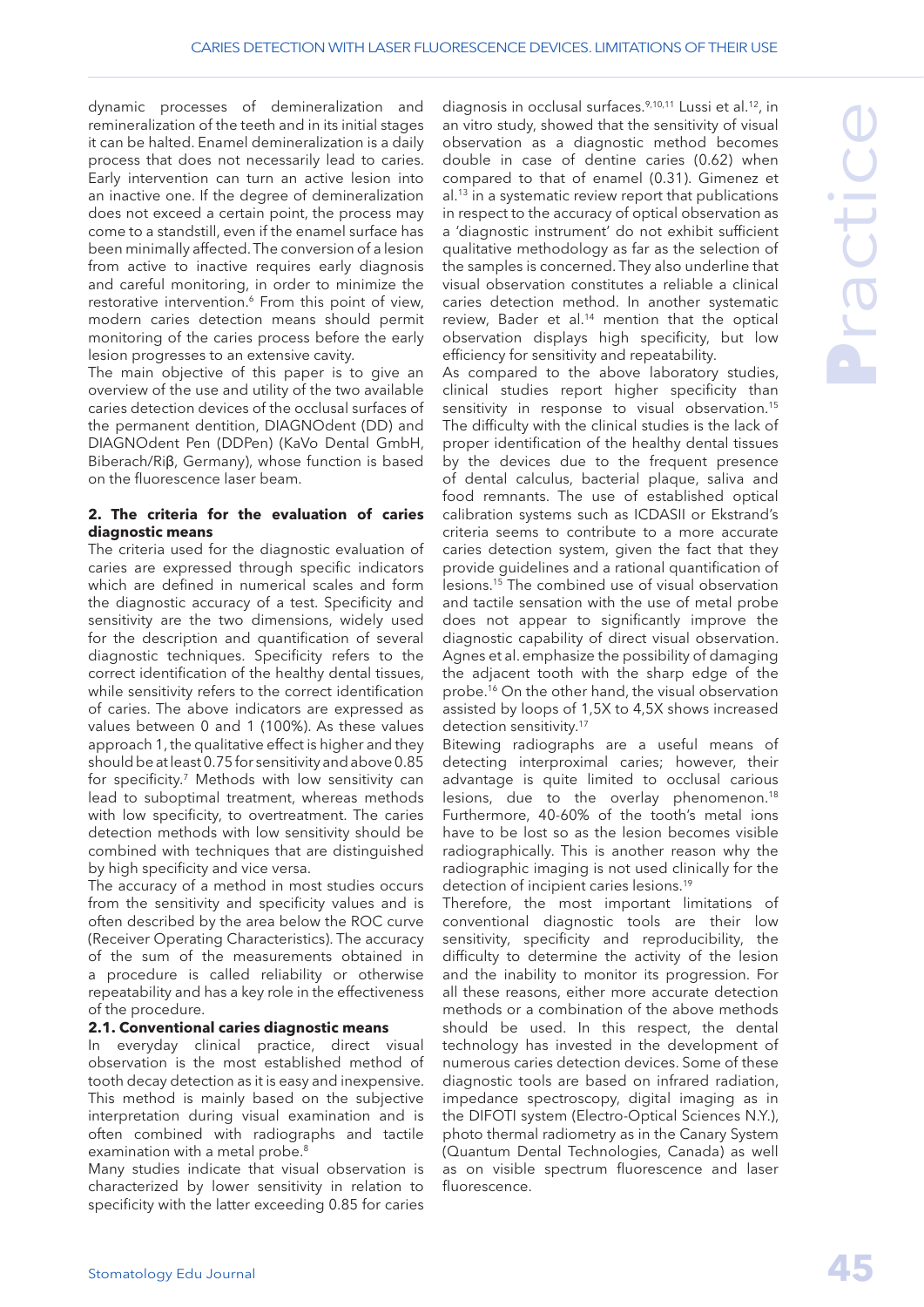#### **2.2. Fluorescence of sound and carious tooth substance**

Fluorescence is the property of a medium to absorb low wavelength radiation such as ultraviolet (1-400nm) emitting longer wavelengths of visible light (430-450nm). Teeth have the ability to emit fluoresce. This phenomenon can be observed when the incident radiation is shown in the ultraviolet spectrum, as in the cases of exposure to black light illumination or when the person is found at high altitude. The primary fluorescence of teeth, otherwise known as autofluorescence, arises from the internal biological structures of the cells, with responsible elements being several enzymes, vitamins, uranium glass and endogenous fluorophores, present in dentin and enamel.20 Dentin emits more autofluorescence than enamel, with the emission peak being at 450nm. Although the exact chemical mechanism of tooth auto-fluorescence has not yet been ascertained, the greater amount of organic components of dentine seems to be the reason for its higher fluoresce values.<sup>21</sup> It has been found that decayed tissues emits more fluoresce than healthy ones upon stimulation by red laser or infrared irradiation. This seems to be the result of both demineralization processes and the presence of bacteria byproducts in the decayed tissue.<sup>22</sup>

## **2.3. Caries detection methods based on visible spectrum fluorescence**

Quantitative fluorescence (Quantitative Light – induced Fluorescence, QLF) is a method used to detect the demineralization of enamel in the early stages. The technique relies on the ability of enamel to emit strong auto-fluorescence under certain circumstances. Hypomineralised enamel shows a decrease demission of fluorescence spectrum as compared to that of healthy enamel. With the use of the QLF method, demineralized areas can be detected before they become clinically visible, since the sensitivity of the specific technique is particularly high. Limitations of this technique were found in the detection of dentine caries also in the deep enamel lesions (400μm), where the results were not so accurate.<sup>23</sup>

## **2.4. Caries detection devices based on laser fluorescence**

The difference in fluorescence between sound and carious tooth structures was the fundamental concept behind the development of devices capable of quantifying the decayed tissue fluorescence. Methods based on fluorescence are divided into those that use visible spectrum stimulating rays such as the QLF and those based on laser ray fluorescence such as the DIAGNOdent and the DIAGNOdent Pen (KaVo Dental GmbH, Birebach/Riβ, Germany).<sup>23</sup> Sundström et al.<sup>24</sup> in a pioneering study, stimulated carious and sound tooth structures by laser beams of different wavelengths (337nm, 488nm, 515nm, 633nm), and calculated the emitted fluorescence. The 488nm wavelength was selected as the most appropriate wavelength for the detection of incipient caries

with this technique.

## **3. DIAGNOdent Device and DIAGNOdent Pen Device**

## **3.1. DIAGNOdent Device**

The light source of DD is a diode laser with a wavelength of 655nm and a maximum power of 1mW. The red laser beam is transferred through a descending optical fiber to its edge, made of sapphire. Two different tip designs are available. The wedge-shaped which is used for occlusal surfaces and the straight one designed for smooth dental surfaces. The excitation optical fiber, i.e. one that carries the light beam on the tissues, is surrounded by nine concentric optical fibers of smaller diameter that collect the fluorescent radiation together with the surrounding light from the dental surfaces. All optical fibers have a diameter of 40 microns and they are carved at their end to receive or transmit the light radiation in similar manner.<sup>25</sup> A specially designed filter prevents the diffusion of ambient light (λ<655nm) and thus only the fluorescent light is collected and converted into an electrical signal. Then, the signal is displayed on two LED screens and expressed as a integer number between 0 and 99. One screen displays the current measured value while the other records the maximum value of detection.<sup>22</sup>

## **3.1.1. Correlation detection values of DD**

Most clinical studies currently use the suggested measurements [Cut-Off Values (COV)] of the DD as they appeared in the clinical study of Lussi et al.12 In this study, seven examiners evaluated 332 occlusal surfaces of 240 patients. After histological examination, they found that the values between 0-13 correspond to healthy dental tissues; values between 14-20 correspond to enamel caries and values between 21-29 to dentin caries.<sup>12</sup> In the same study, the restorative intervention is suggested for values between 20-29. However, Tranaeus et al.26 suggested lower intervention values.20-25 Anttonen et al.27 suggested intervention values greater than 30, emphasizing that for values greater than 40, the probability of overtreatment is greatly reduced. Heinrich-Weltzien et al.<sup>28</sup>, compared the validity of various proposed COV, concluding that the superficial lesions in dentin (D3) with rates between 17-21 showed the lowest discrepancy (0,48 to 0,51). For deeper dentin lesions (D4), the manufacturer's suggested values (>34) had the best performance (0.51). Therefore, the proposed correlations of COV for DD vary considerably between studies and have changed several times even by the manufacturer. As a general observation, it is worth mentioning, that laboratory studies use lower COV for dentin caries in relation to clinical studies.

#### **3.1.2. Effect of exogenous factors on DD measurements**

Exogenous factors that could possibly influenceDD values are various toothpastes and polishing pastes. In an in vitro study, the potential effect of ten different polishing pastes and four toothpastes

Practice

Practice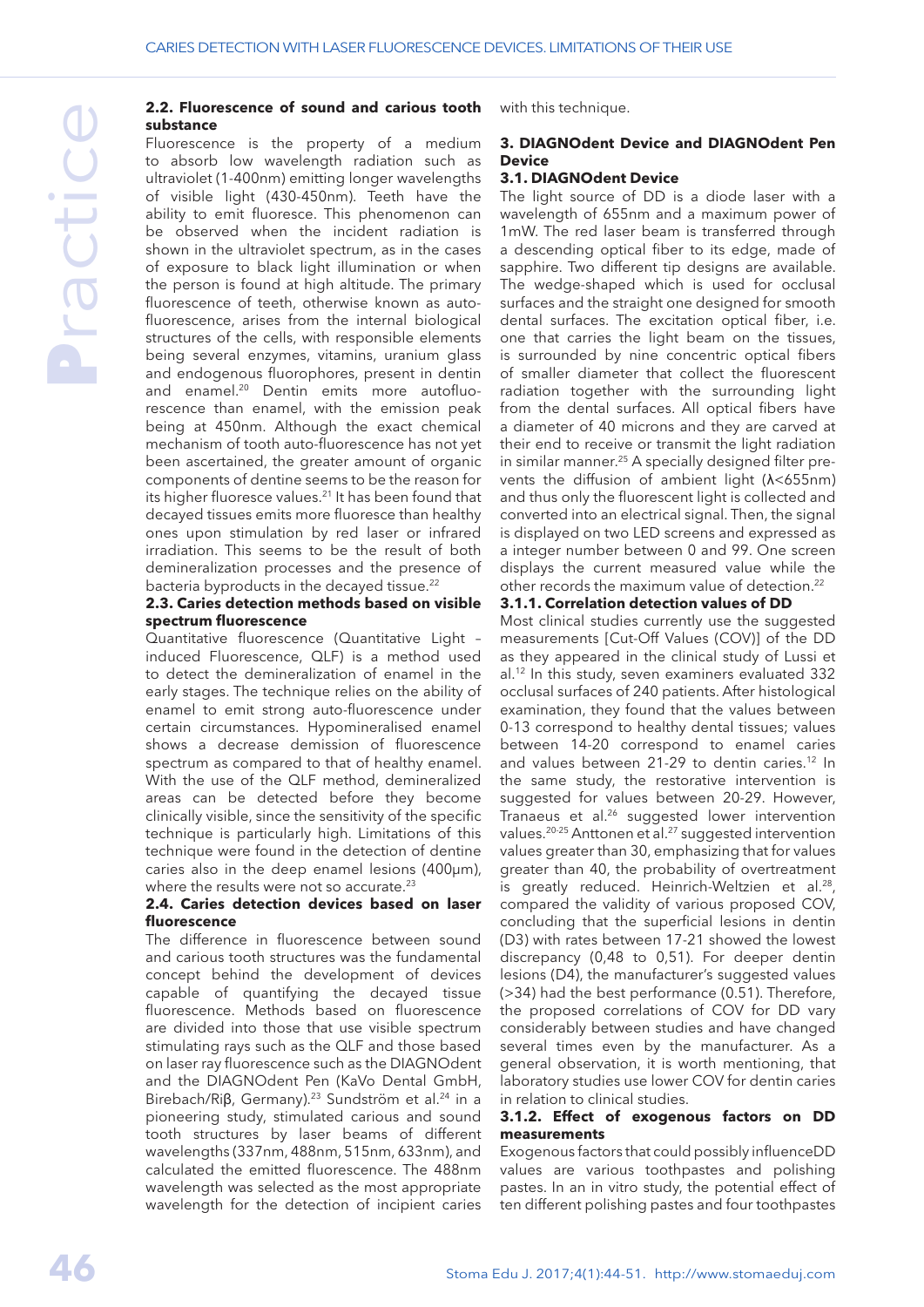on DD measurements was examined, after their application to occlusal surfaces of molars and premolars. While toothpaste did not affect at all the DD values, seven of the polishing pastes have an effect on the measurements with pumice being the leading one. It seems that the intense autofluorescence of certain polishing pastes may alter the DD measurements, since their components cannot be completely removed from the pits and fissures of the occlusal surfaces of posterior teeth even after brushing and rinsing.<sup>29</sup> Also, Lussi et al.<sup>30</sup> in another in vitro study examined the influence of various toothpastes and prophylaxis paste remnants, as well as, powder remnants influencing DD readings. The results of this experiment showed, that only one toothpaste (Nupro mint/cherry medium, Dentsply De Trey, USA) and one polishing paste (Clinic, 3M, Bioggio, Switzerland) had a statistically significant effect on the measurements (*p*<0.01), after rinsing for 3-6 seconds. These formulations contain sticky elements, which in combination with the high porosity of the decayed tissue, are not sufficiently removed and thereby increasing the DD measurements. If the teeth are not intensely rinsed with water-air combination for at least ten seconds, an incorrect assessment may occur. This is more significant for the long term monitoring of lesions, rather than the detection of lesion per se.30

## **3.1.3. Effect of sample storage means in the DD measurements**

The different storage means of the samples used in laboratory studies, such as chloramine solutions, formalin and thymol affect the final measurements of DD.<sup>31</sup> Kaul et al.<sup>32</sup> used 90 extracted molars in groups of ten and stored the eight groups in eight different solutions and one of them in a frozen state of -20 $\degree$ C for one year. It was shown that the most reliable method for teeth storing was the frozen state. According to this statement it has to be noted that only a few in vitro studies so far have used samples that were stored in a frozen state, a fact that should have an impact upon the clinical interpretation of the results.

#### **3.1.4. Accuracy and repeatability of DD**

The characteristics of accuracy and repeatability of the measurements of the DD and DDPen devices are well documented. Chu et al.<sup>33</sup> mention that different COV values show different results. In an in vivo study using COV by Lussi et al.,<sup>12</sup> the sensitivity (0.95) and specificity (0.11) differ considerably, while for COV=40, the sensitivity (0.70) and specificity (0.84) differ less. The authors propose the combination of visual observation with the use of DD for caries detection, as it offers better results in terms of specificity and quite good results in respect to sensitivity.

Jablonski-Momeni et al.,<sup>5</sup> in an in vitro study, examined 181 points of 100 posterior teeth comparing the DD detection capability with that of direct visual observation during ICDASII. The

repeatability of the measurements for the DD between examiners was very high (0.957). Enamel (D1) and middle dentin (D3) have a specificity of D1:0.54, and D3:0.91 respectively, whereas the sensitivity was D1: 0.91 and D3: 0.70. Therefore, the ICDASII values were higher than those of DD. The researchers conclude that combining ICDASII and DD investigating methods provide better diagnostic results.

The first combined in vivo/in vitro study for the DD device was conducted by Reis et al.<sup>35</sup> who studied the caries detection of 57 third molars, both by direct visual observation and DD. The direct visual observation showed almost double in vivo and in vitro repeatability, both between different examiners (IR) (0.559) and between measurements of the same examiner (IA) (0.559) compared to that of DD. This study shows higher sensitivity of DD measurements than the visual method, which is not an usual finding in laboratory studies. The presence of pigments in pits and fissures of the occlusal surfaces may explain the above finding. The authors suggest using 19-20 COV for the differentiation of healthy versus carious dentin. They also proposed that the visual observation using ICDASII is quite a reliable caries detection system.<sup>5</sup>

Also in the study of De Paula et al.,<sup>35</sup> visual observation gave higher precision values than the DD. These findings are in agreement with the results by Rodrigues et al. and Agnes et al.36,16 The combination of detection techniques e.g. visual observation, radiography and DD seems though to result to more accurate diagnosis of caries as mentioned also elsewhere.37 But it should be noted that the actual clinical experience of the operator can affect the objectivity of the detection, either by visual observation or by using devices such as DD. Specifically, in a laboratory study, 3 undergraduate dental students, 3 general dentists and 3 academics were asked to evaluate 25 molars by visual observation and by using DD.

The results showed a substantial variation. The sensitivity of the measurements ranged from 0.188 to 0.769 and the specificity from 0.714 to 0.969. The group of the academics recorded the highest sensitivity of DD (0.667), while the group of the general dentists the highest specificity (0.942).

A substantial variation of measurements occurred in respect of sensitivity (0.755-0.953) and specificity (0.755-0.953) of the visual observation, with the students reaching the greatest sensitivity (0.80).38 Ideally, a detection technique for the occlusal surfaces must have a very high sensitivity for D3 and D4 and moderate high specificity for detecting enamel caries.

The DD shows higher specificity for lesions at the level of dentin and lower for enamel lesions, since it is unable to identify the healthy tissues from the carious ones extending to the half of the enamel.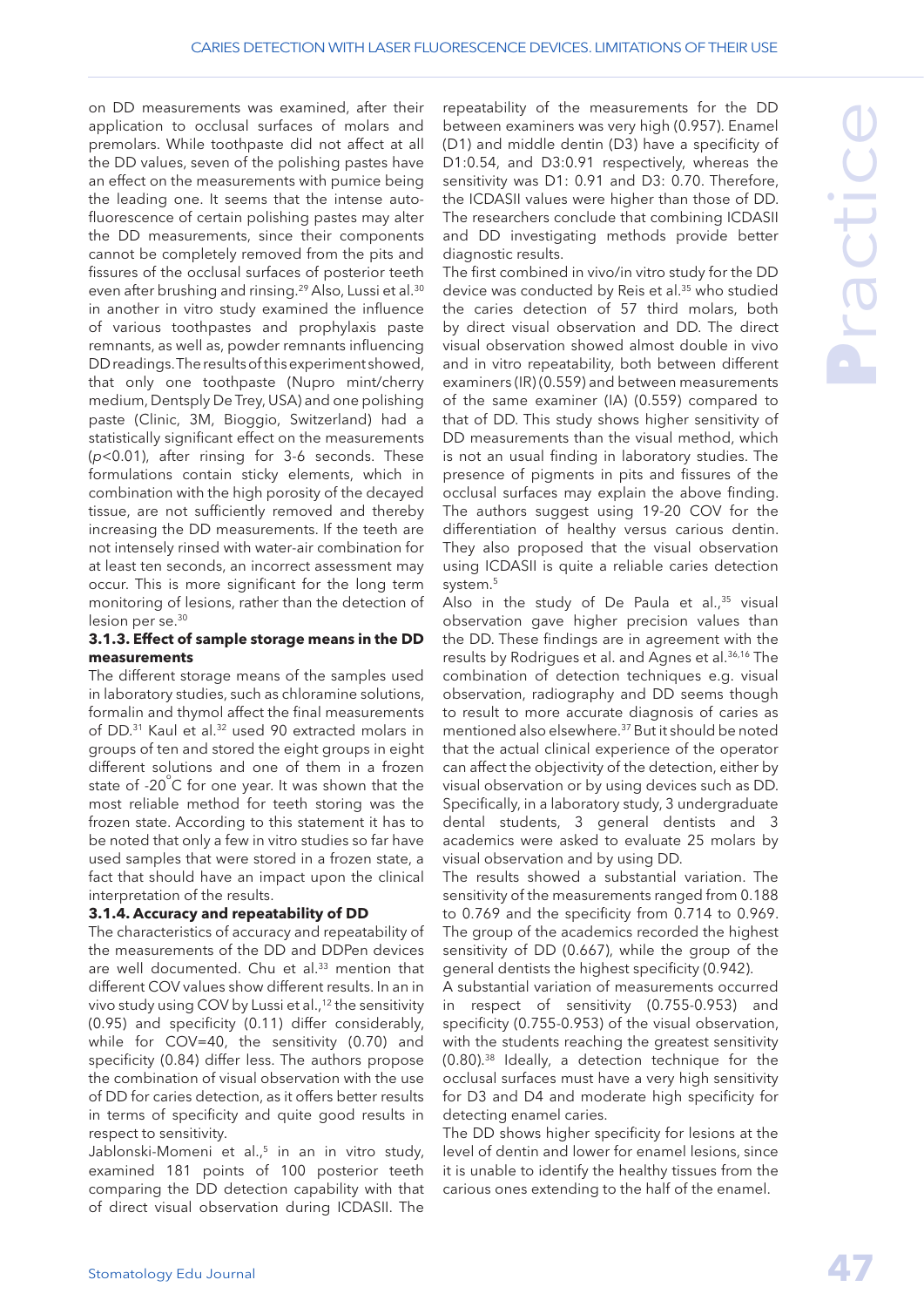The sensitivity of DD can be increased for more deep caries, with values of 0.66 in D2 and 1 in D3. Sensitivity for the D1 level was reported at 0.74.39

#### **3.2. DIAGNOdent Pen Device**

The inability of DD to detect approximal caries was the primary cause of creating the DDPen (Fig.1).



**Figure 1.** The handpiece of the DDPen.

The DDPen follows the basic principles of the DD model. The main difference is the design of its tip which can be rotated to the longitudinal axis and thus permitting the detection of approximal caries. Also, DDPen uses the same optical sapphire fiber for the distribution of radiation and the detection of tooth fluorescence without the interference of other optical fibers (Fig. 2).



**Figure 2.** The DDPen tip over an occlusal surface of a molar.

Two different tips are available; a cylindrical one (CYL) with a diameter of 1.1 mm and a conical one (CON) with a diameter of 0.7mm. Although, the diameter of the CON is about 0.3mm thinner than that of DD and thus it would be expected to show better accuracy on pits and fissures, it seems that there is no significant difference between them<sup>40</sup> (Fig. 3).



**Figure 3.** The different tips of the DDPen.

#### **3.2.1. Accuracy and repeatability of DDPen**

Lussi et al.40 compared in vitro the accuracy of caries detection by DD and DDPen. In their study, 119 third molars, kept in frozen state at  $-20^{\circ}$ C, were examined. DDpen showed higher specificity (0.71 to 0.91) compared to the DD (0.69-0.79), but relatively lower sensitivity (0.78 to 0.91) against the latter (0.81 to 0.96).

The main limitation of the study is that only third of the molars were used, whose occlusal surface varies considerably in different individuals as compared to other posterior teeth. Kuhnisch et al.41 found that the reproducibility of DD of the same examiner (0.89) was similar to that of DDPen (0.88), while between different examiners reliability (0.86) was noted.

Sinanoglou et al.<sup>42</sup> evaluated in vivo the occlusal surfaces of 217 permanent molars and premolars, comparing the visual observation (ICDASII), DDPen and bitewing radiography.

One week after the first measurements, the patients were invited for re-examination and 82 teeth were reassessed with the above-mentioned techniques. Only the teeth with dentine caries were examined (64 of 227) and the clinical depth of the lesion was measured.

The reliability of DDPen was moderate to good, with AUC 0.55-0.64, but noticeably inferior in contrast to that of visual observation (AUC 0.71- 0.76) that reached higher specificity values than sensitivity. At this point, it should be mentioned that the results of the evaluation for visual observation could have been affected by the subjective skills and the level of the examiner's acquaintance with the device.15

Moreover, the device detection capability was better for dentin caries (D3), a finding supported by many other studies.14,15,43 The reproducibility for DDPen between different examiners (0.61, 0.65) and the same one (0.59. 0.65) was relatively low (16.42).

It is worth noting that in the study by Seremidi et al.17 the teeth were stored in tap water for a long time, which is likely to have an impact on the fluorescence levels of the teeth.

The study by Achilleos et al.<sup>43</sup> revealed low sensitivity values (0.66-0.75) for DDPen, which may be attributed to the fact that the study was focused on the D1 level, where the performance of this device is reduced compared to the D3 level. Additionally, the relatively small number of samples<sup>38</sup> and the only one week period among the two measurements were reported as limitations of this study.

Mortensen et al.,<sup>44</sup> focusing on the level of D3, showed high repeatability for DDPen between different examiners (0.98). For COV=40, there was a very high specificity (0.97) but very low sensitivity (0.07). The authors support the idea that if the manufacturer's COV are applied in clinical practice, there will be a significant reduction of overtreatment, but also the detection of caries in D3 will be very low.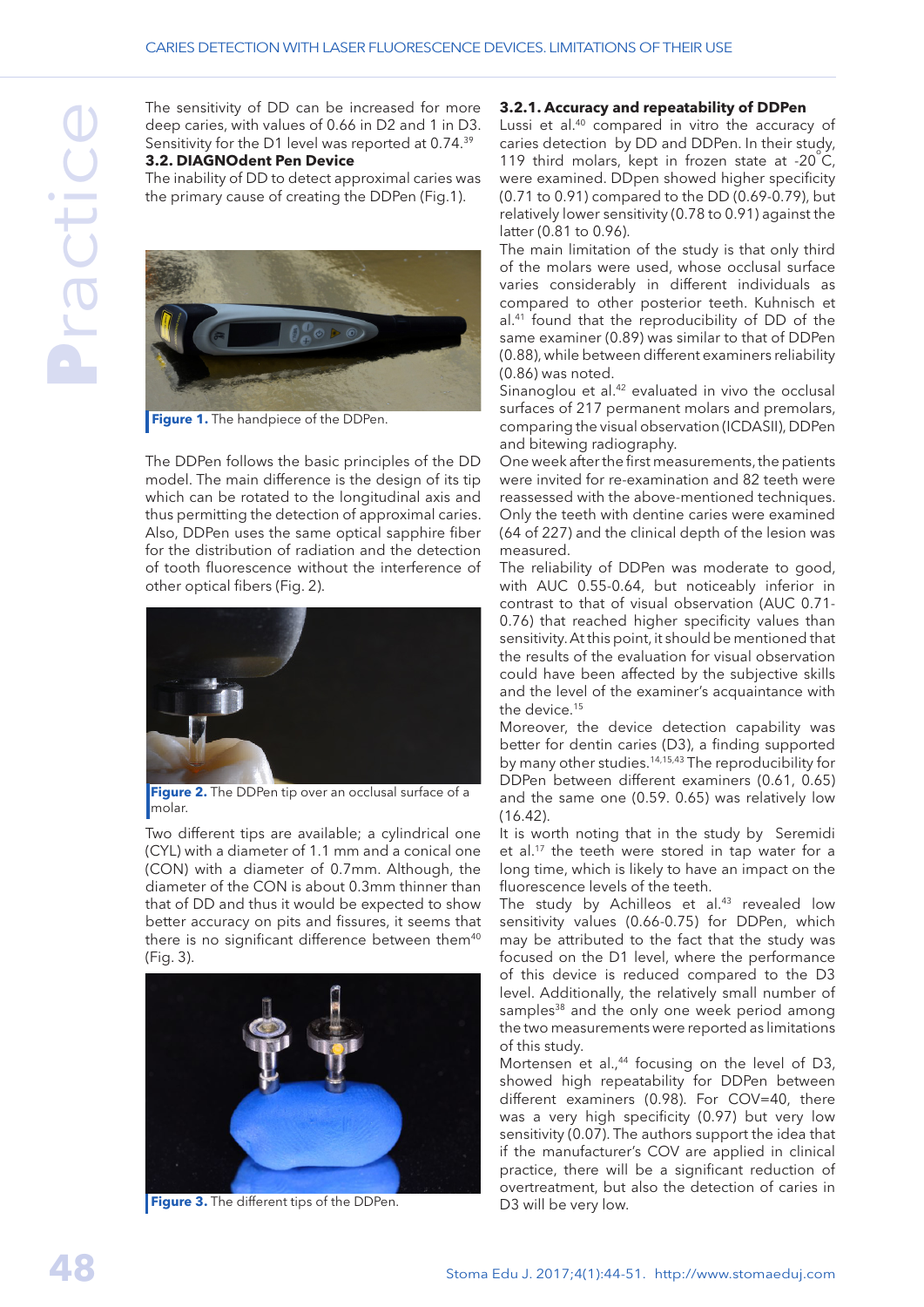#### **4. Secondary Caries detection with DD and DDPen devices**

There are not many studies evaluating the detection capability of DD and DDpen for secondary caries, reported exclusively on the occlusal surfaces of permanent dentition. In a 2014 study, four examiners with different clinical and dental experience reviewed 60 posterior teeth restored with composite resin, by visual observation (Ekstrand criteria) and DDPen device. The reproducibility among the different examiners was very high (0.954). The researchers concluded that DDPen is a reliable method for secondary caries detection and should be combined with the visual observation for the correct diagnosis of secondary caries.<sup>45</sup>

Kositbowornchai et al.<sup>46</sup> investigated the detection capability of DD, under occlusal composite restorations, rather than tooth-resin interface. From the 100 teeth examined, only half were decayed and part of the caries was left on the pulpal wall. All the teeth were restored with composite resin (Z100 TM, 3 M, St. Paul, MN, USA) and the steps of etching and bonding were omitted. The repeatability values between different examiners (from 0.60 to 0.77) were lower than that of Hamishaki et al.,<sup>45</sup> while for the DD showed moderate sensitivity (0.74) and specificity (0.84). AUC value of the DD was moderate to good (0.79) and higher than that of digital radiography (0.65). Also there was no statistically significant difference in detection (*p*>0.05) between the two means. So it was suggested that the amount of fluorescence of composite resins does not affect the measurements of DD. However, the device is only recommended as an auxiliary means of caries detection. These results are similar to an in vitro study which examined the diagnostic capability of DD in 66 teeth with secondary caries, of which 48 were restored with amalgam and 18 with composite resin, where the sensibility was 0.77 and the specificity 0.81.47 In another in vivo study, 30 molars were examined for the possible development of secondary caries, 12 months after the restoration with glass-ionomer cement and amalgam. The diagnostic methods were the DD and the radiographic control by using bitewing

#### radiographs. The statistically significant difference between the minerals of dentin presented in all evaluation periods (*p*>0.001) shows the highest value before the removal of caries (0.74) and the lowest value after 12 months (0.04). This study evaluated the DD measurements only through the demineralization rate of tooth without any disclosing measured values of DD or the results of sensitivity, specificity and reproducibility.<sup>48</sup>

As a result, although DD and DDPen show accurate measurements with high repeatability for the detection of secondary caries, most authors are reluctant to their use compared to primary means such as the visual and radiographic examination proposing their combined use.

## **5. Conclusions**

DD and DDPen are useful methods for occlusal caries detection. Their main advantages are the high reproducibility of measurements (>0.90), the ease of handling, the quantification of the carious lesions and the monitoring ability. However, they present significant limitations, such as the relatively low specificity for enamel lesions, the necessity of absence of stains, plaque and pastes during measurements and the absence of a single, clinically functional calibration value (COV). These limitations support the view that these means are to be used as auxiliary in detecting or monitoring caries lesions of questionable activity. Ideally, all optical and digital caries detection methods should have sensitivity, specificity, accuracy, repeatability, easiness in handling and access to all tooth surfaces. Nowadays, under the scope of the minimally invasive dentistry, it seems necessary for professionals to know and use both traditional and newer methods for incipient caries' detection in order to avoid overtreatment. As in vivo and in vitro data are based on methodological limitations, further studies should be conducted estimating the previous limitations and proceed with a more accurate evaluation of the specific devices.

## **Acknowledgments**

The authors declare no conflict of interest related to this study. There are no conflicts of interest and no financial interests to be disclosed.

## **References**

- 1. Ekstrand KR. Improving clinical visual detection--potential for caries clinical trials. J Dent Res. 2004;83 Spec No C: C67-71. [\[PubMed\]](https://www.ncbi.nlm.nih.gov/pubmed/15286125) [Google Scholar \(102\)](https://scholar.google.com/scholar?cluster=5960142743421535114&hl=en&as_sdt=0,5) [Scopus \(51\)](https://www.scopus.com/record/display.uri?eid=2-s2.0-4143145576&origin=resultslist&sort=plf-t&src=s&st1=.+Improving+clinical+visual+detection--potential+for+caries+clinical+trials&st2=&sid=d493dec8ce05e49c811a3692c47b0a0b&sot=b&sdt=b&sl=82&s=TITLE%28.+Improving+clinical+visual+detection--potential+for+caries+clinical+trials%29&relpos=0&citeCnt=51&searchTerm=)
- 2. Marthaler TM. Changes in dental caries 1953-2003. Caries Res. 2004;38(3):173-181. doi: 10.1159/000077752 [\[Full text links\]](https://www.karger.com/?DOI=10.1159/000077752) [\[PubMed\]](https://www.ncbi.nlm.nih.gov/pubmed/15153686) [Google Scholar \(778\)](https://scholar.google.com/scholar?cluster=10059794540103131270&hl=en&as_sdt=0,5) [Scopus](https://www.scopus.com/record/display.uri?eid=2-s2.0-2642517744&origin=resultslist&sort=plf-t&src=s&st1=Changes+in+dental+caries+1953-2003&st2=&sid=d493dec8ce05e49c811a3692c47b0a0b&sot=b&sdt=b&sl=41&s=TITLE%28Changes+in+dental+caries+1953-2003%29&relpos=0&citeCnt=374&searchTerm=)  [\(374\)](https://www.scopus.com/record/display.uri?eid=2-s2.0-2642517744&origin=resultslist&sort=plf-t&src=s&st1=Changes+in+dental+caries+1953-2003&st2=&sid=d493dec8ce05e49c811a3692c47b0a0b&sot=b&sdt=b&sl=41&s=TITLE%28Changes+in+dental+caries+1953-2003%29&relpos=0&citeCnt=374&searchTerm=)
- 3. Carvalho JC. Caries process on occlusal surfaces: evolving evidence and understanding. Caries Res. 2014;48(4):339- 346. doi: 10.1159/000356307
- [\[Full text links\]](https://www.karger.com/?DOI=10.1159/000356307) [\[PubMed\]](https://www.ncbi.nlm.nih.gov/pubmed/24577073) [Google Scholar \(36\)](https://scholar.google.com/scholar?cluster=2863991254580090532&hl=en&as_sdt=0,5) [Scopus \(18\)](https://www.scopus.com/record/display.uri?eid=2-s2.0-84895578886&origin=resultslist&sort=plf-f&src=s&st1=Caries+process+on+occlusal+surfaces%3a+evolving+evidence+and+understanding.+&st2=&sid=d493dec8ce05e49c811a3692c47b0a0b&sot=b&sdt=b&sl=81&s=TITLE%28Caries+process+on+occlusal+surfaces%3a+evolving+evidence+and+understanding.+%29&relpos=0&citeCnt=18&searchTerm=) 4. Holmgren C, Gaucher C, Decerle N et al. Minimal
- intervention dentistry II: part Management of non-cavitated (initial) occlusal caries lesions--non-invasive approaches through remineralisation and therapeutic sealants. Br Dent J. 2014;216(5):237-243. doi: 10.1038/sj.bdj.2014.147
- [\[Full text links\]](http://dx.doi.org/10.1038/sj.bdj.2014.147) [\[PubMed\]](https://www.ncbi.nlm.nih.gov/pubmed/24603245) [Google Scholar \(19\)](https://scholar.google.com/scholar?cluster=1020109846696579494&hl=en&as_sdt=0,5) 5. Jablonski-Momeni A, Ricketts DN, Rolfsen S, et al. Performance of laser fluorescence at tooth surface and histological section. Laser Med Sci. 2001;26(2):171-178. doi: 10.1007/s10103-010-0768-y
- [\[Full text links\]](https://dx.doi.org/10.1007/s10103-010-0768-y) [\[PubMed\]](https://www.ncbi.nlm.nih.gov/pubmed/20221781) [Google Scholar \(43\)](https://scholar.google.com/scholar?cluster=565713303165069568&hl=en&as_sdt=0,5) [Scopus \(22\)](https://www.scopus.com/record/display.uri?eid=2-s2.0-79954425948&origin=resultslist&sort=plf-t&src=s&st1=Performance+of+laser+fluorescence+at+tooth+surface+and+histological+section.+&st2=&sid=d493dec8ce05e49c811a3692c47b0a0b&sot=b&sdt=b&sl=84&s=TITLE%28Performance+of+laser+fluorescence+at+tooth+surface+and+histological+section.+%29&relpos=0&citeCnt=22&searchTerm=) 6. Guerrieri A, Gaucher C, Bonte E, et al. Minimal intervention dentistry: part 4. Detection and diagnosis of initial caries lesions. Br Dent J. 2012;213(11):551-557. doi: 10.1038/ sj.bdj.2012.1087

[\[Full text links\]](http://dx.doi.org/10.1038/sj.bdj.2012.1087) [\[PubMed\]](https://www.ncbi.nlm.nih.gov/pubmed/23222326) [Google Scholar \(26\)](https://scholar.google.com/scholar?cluster=1674350155173407447&hl=en&as_sdt=0,5) [Scopus \(14\)](https://www.scopus.com/record/display.uri?eid=2-s2.0-84870922686&origin=resultslist&sort=plf-t&src=s&st1=Minimal+intervention+dentistry%3a+part+4.+Detection+and+diagnosis+of+initial+caries+lesions.&st2=&sid=d493dec8ce05e49c811a3692c47b0a0b&sot=b&sdt=b&sl=97&s=TITLE%28Minimal+intervention+dentistry%3a+part+4.+Detection+and+diagnosis+of+initial+caries+lesions.%29&relpos=0&citeCnt=14&searchTerm=) 7. Karlsson L. Caries detection methods based on changes in optical properties between healthy and carious tissue. Int J Dent. 2010;2010:270729. doi: 10.1155/2010/270729 [\[Full text links\]](https://dx.doi.org/10.1155/2010/270729) [\[Free PMC Article\]](https://www.ncbi.nlm.nih.gov/pmc/articles/pmid/20454579/) [\[PubMed\]](https://www.ncbi.nlm.nih.gov/pubmed/20454579) [Google](https://scholar.google.com/scholar?cluster=16591875225602219251&hl=en&as_sdt=0,5)  [Scholar \(98\)](https://scholar.google.com/scholar?cluster=16591875225602219251&hl=en&as_sdt=0,5)

<sup>8.</sup> Abalos C, Herrera M, Jiménez-Planas A, et al. Performance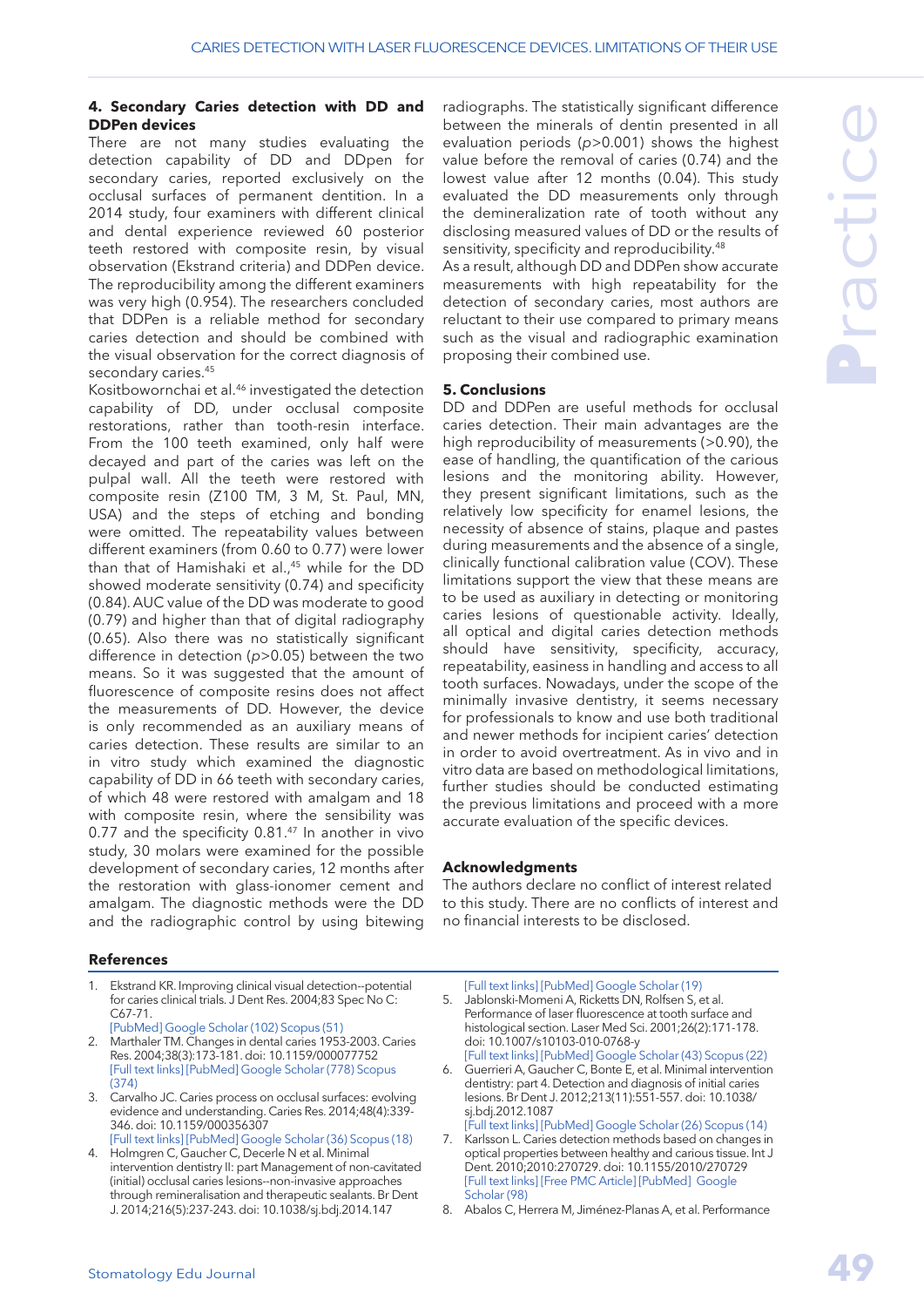of laser fluorescence for detection of occlusal dentinal caries lesions in permanent molars: an in vivo study total validation of the sample. Caries Res. 2009;43(2):137-141. doi: 10.1159/000209347

- [\[Full text links\]](https://www.karger.com/?DOI=10.1159/000209347) [\[PubMed\]](https://www.ncbi.nlm.nih.gov/pubmed/19321992) [Google Scholar \(21\)](https://scholar.google.com/scholar?cluster=17141717674787342966&hl=en&as_sdt=0,5) [Scopus \(13\)](https://www.scopus.com/record/display.uri?eid=2-s2.0-62849104083&origin=resultslist&sort=plf-t&src=s&st1=Performance+of+laser+fluorescence+for+detection+of+occlusal+dentinal+caries+lesions+in+permanent+molars%3a+an+in+vivo+study+total+validation+of+the+sample.&st2=&sid=d493dec8ce05e49c811a3692c47b0a0b&sot=b&sdt=b&sl=160&s=TITLE%28Performance+of+laser+fluorescence+for+detection+of+occlusal+dentinal+caries+lesions+in+permanent+molars%3a+an+in+vivo+study+total+validation+of+the+sample.%29&relpos=0&citeCnt=13&searchTerm=) 9. Ashley PF, Ellwood RP, Worthington HV, et al. Predicting occlusal caries using the Electronic Caries Monitor. Caries Res. 2000;34(2):201-203. doi: 10.1159/000016590 [\[Full text links\]](https://www.karger.com/?DOI=10.1159/000016590) [\[PubMed\]](https://www.ncbi.nlm.nih.gov/pubmed/10773640) [Google Scholar \(30\)](https://scholar.google.com/scholar?cluster=9931841572345013277&hl=en&as_sdt=0,5) [Scopus \(12\)](https://www.scopus.com/record/display.uri?eid=2-s2.0-0042829602&origin=resultslist&sort=plf-t&src=s&st1=Predicting+occlusal+caries+using+the+Electronic+Caries+Monitor.&st2=&sid=d493dec8ce05e49c811a3692c47b0a0b&sot=b&sdt=b&sl=70&s=TITLE%28Predicting+occlusal+caries+using+the+Electronic+Caries+Monitor.%29&relpos=0&citeCnt=12&searchTerm=)
- 10. Attrill DC, Ahsley PF. Occlusal caries detection in primary teeth: a comparison of DiagnoDent with conventional methods. Br Dent J. 2001;190(8):440-443. doi: 10.1038/ sj.bdj.4800998a [\[Full text links\]](http://dx.doi.org/10.1038/sj.bdj.4800998a) [\[PubMed\]](https://www.ncbi.nlm.nih.gov/pubmed/11352392) [Google Scholar \(204\)](https://scholar.google.com/scholar?cluster=7439521177207385982&hl=en&as_sdt=0,5) [Scopus](https://www.scopus.com/record/display.uri?eid=2-s2.0-0035962477&origin=resultslist&sort=plf-t&src=s&st1=Occlusal+caries+detection+in+primary+teeth%3a+a+comparison+of+DiagnoDent+with+conventional+methods.+&st2=&sid=d493dec8ce05e49c811a3692c47b0a0b&sot=b&sdt=b&sl=105&s=TITLE%28Occlusal+caries+detection+in+primary+teeth%3a+a+comparison+of+DiagnoDent+with+conventional+methods.+%29&relpos=0&citeCnt=109&searchTerm=)
- $(109)$ 11. Lussi A, Megert B, Longbottom C, et al. Clinical performance of a laser fluorescence device for detection of occlusal caries lesions. Eur J Oral Sci. 2001;109(1):14-19. [\[Full text links\]](http://onlinelibrary.wiley.com/resolve/openurl?genre=article&sid=nlm:pubmed&issn=0909-8836&date=2001&volume=109&issue=1&spage=14) [\[PubMed\]](https://www.ncbi.nlm.nih.gov/pubmed/11330928) [Google Scholar \(451\)](https://scholar.google.com/scholar?cluster=15776480372250189925&hl=en&as_sdt=0,5)
- 12. Gimenez T, Piovesan C, Braga MM, et al. Visual inspection for caries detection: a systematic review and meta-analysis. J Dent Res. 2015;94(7):895-904. doi: 10.1177/0022034515586763 [\[Full text links\]](http://journals.sagepub.com/doi/abs/10.1177/0022034515586763?url_ver=Z39.88-2003&rfr_id=ori:rid:crossref.org&rfr_dat=cr_pub%3dpubmed) [\[PubMed\]](https://www.ncbi.nlm.nih.gov/pubmed/25994176) [Google Scholar \(40\)](https://scholar.google.com/scholar?cluster=14807571509146799791&hl=en&as_sdt=0,5) [Scopus \(24\)](https://www.scopus.com/record/display.uri?eid=2-s2.0-84935090948&origin=resultslist&sort=plf-t&src=s&st1=Visual+inspection+for+caries+detection%3a+a+systematic+review+and+meta-analysis.&st2=&sid=d493dec8ce05e49c811a3692c47b0a0b&sot=b&sdt=b&sl=85&s=TITLE%28Visual+inspection+for+caries+detection%3a+a+systematic+review+and+meta-analysis.%29&relpos=0&citeCnt=24&searchTerm=)
- 13. Bader JD, Shugars DA, Bonito AJ. A systematic review of the performance of methods for identifying carious lesions. J Publ Health Dent 2002;62(4):201-213. [\[Full text links\]](http://onlinelibrary.wiley.com/resolve/openurl?genre=article&sid=nlm:pubmed&issn=0022-4006&date=2002&volume=62&issue=4&spage=201) [\[PubMed\]](https://www.ncbi.nlm.nih.gov/pubmed/12474624) [Google Scholar \(233\)](https://scholar.google.com/scholar?cluster=12847458581588741833&hl=en&as_sdt=0,5) [Scopus](https://www.scopus.com/record/display.uri?eid=2-s2.0-0036729011&origin=resultslist&sort=plf-t&src=s&st1=A+systematic+review+of+the+performance+of+methods+for+identifying+carious+lesions.&st2=&sid=d493dec8ce05e49c811a3692c47b0a0b&sot=b&sdt=b&sl=89&s=TITLE%28A+systematic+review+of+the+performance+of+methods+for+identifying+carious+lesions.%29&relpos=0&citeCnt=145&searchTerm=)   $(145)$
- 14. Gimenez T, Piovesan C, Braga MM, et al. Clinical relevance of studies on the accuracy of visual inspection for detecting caries lesions: a systematic review. Caries Res. 2015;49(2):91-98. doi: 10.1159/000365948 [\[Full text links\]](https://www.ncbi.nlm.nih.gov/corehtml/query/egifs/http:--misc.karger.com-LinkOutIcons-sk_nlm_ft.gif) [\[PubMed\]](https://www.ncbi.nlm.nih.gov/pubmed/25571967) [Google Scholar \(12\)](https://scholar.google.com/scholar?cluster=6451649116157254450&hl=en&as_sdt=0,5) [Scopus \(5\)](https://www.scopus.com/record/display.uri?eid=2-s2.0-84920815437&origin=resultslist&sort=plf-t&src=s&st1=Clinical+relevance+of+studies+on+the+accuracy+of+visual+inspection+for+detecting+caries+lesions%3a+a+systematic+review&st2=&sid=d493dec8ce05e49c811a3692c47b0a0b&sot=b&sdt=b&sl=123&s=TITLE%28Clinical+relevance+of+studies+on+the+accuracy+of+visual+inspection+for+detecting+caries+lesions%3a+a+systematic+review%29&relpos=0&citeCnt=5&searchTerm=)
- 15. Angnes G, Angnes V, Grande RH, et al. Occlusal caries diagnosis in permanent teeth: an in vitro study. Braz Oral Res. 2005;19(4):243-248. doi: /S1806- 83242005000400002 [\[Full text links\]](http://www.scielo.br/scielo.php?script=sci_arttext&pid=S1806-83242005000400002&lng=en&nrm=iso&tlng=en) [\[PubMed\]](https://www.ncbi.nlm.nih.gov/pubmed/16491250) [Google Scholar \(35\)](https://scholar.google.com/scholar?cluster=15256898511331746337&hl=en&as_sdt=0,5) [Scopus \(8\)](https://www.scopus.com/record/display.uri?eid=2-s2.0-36048934662&origin=resultslist&sort=plf-t&src=s&st1=Occlusal+caries+diagnosis+in+permanent+teeth%3a+an+in+vitro+study&st2=&sid=d493dec8ce05e49c811a3692c47b0a0b&sot=b&sdt=b&sl=70&s=TITLE%28Occlusal+caries+diagnosis+in+permanent+teeth%3a+an+in+vitro+study%29&relpos=0&citeCnt=8&searchTerm=)
- 16. Seremidi K, Lagouvardos P, Kavvadia K. Comparative in vitro validation of VistaProof and DIAGNOdent pen for occlusal caries detection in permanent teeth. Oper Dent. 2012;37(3):234-245. doi: 10.2341/10-326-L [\[Full text links\]](http://www.jopdentonline.org/doi/10.2341/10-326-L?url_ver=Z39.88-2003&rfr_id=ori:rid:crossref.org&rfr_dat=cr_pub%3dpubmed) [\[PubMed\]](https://www.ncbi.nlm.nih.gov/pubmed/22166109) [Google Scholar \(33\)](https://scholar.google.com/scholar?cluster=12223561183021661108&hl=en&as_sdt=0,5) [Scopus \(15\)](https://www.scopus.com/record/display.uri?eid=2-s2.0-84862703271&origin=resultslist&sort=plf-t&src=s&st1=Comparative+in+vitro+validation+of+VistaProof+and+DIAGNOdent+pen+for+occlusal+caries+detection+in+permanent+teeth&st2=&sid=d493dec8ce05e49c811a3692c47b0a0b&sot=b&sdt=b&sl=120&s=TITLE%28Comparative+in+vitro+validation+of+VistaProof+and+DIAGNOdent+pen+for+occlusal+caries+detection+in+permanent+teeth%29&relpos=0&citeCnt=15&searchTerm=)
- 17. Betrisey E, Rizcalla N, Krejci I, et al. Caries diagnosis using light fluorescence devices: VistaProof and DIAGNOdent. Odontology. 2014;102(2):330-335. doi: 10.1007/s10266- 013-0105-6
- [\[Full text links\]](https://dx.doi.org/10.1007/s10266-013-0105-6) [\[PubMed\]](https://www.ncbi.nlm.nih.gov/pubmed/23467922) [Google Scholar \(12\)](https://scholar.google.com/scholar?cluster=3946506961617226690&hl=en&as_sdt=0,5) [Scopus \(6\)](https://www.scopus.com/record/display.uri?eid=2-s2.0-84906095198&origin=resultslist&sort=plf-t&src=s&st1=Caries+diagnosis+using+light+fluorescence+devices%3a+VistaProof+and+DIAGNOdent.+&st2=&sid=d493dec8ce05e49c811a3692c47b0a0b&sot=b&sdt=b&sl=85&s=TITLE%28Caries+diagnosis+using+light+fluorescence+devices%3a+VistaProof+and+DIAGNOdent.+%29&relpos=0&citeCnt=6&searchTerm=) 18. Yang J, Dutra V. Utility of radiology, laser fluorescence, and transillumination. Dent Clin North Am. 2005;49(4):739-752. doi: 10.1016/j.cden.2005.05.010
- [\[Full text links\]](http://linkinghub.elsevier.com/retrieve/pii/S0011-8532(05)00037-6) [\[PubMed\]](https://www.ncbi.nlm.nih.gov/pubmed/16150314) [Google Scholar \(69\)](https://scholar.google.com/scholar?cluster=3518480764230022319&hl=en&as_sdt=0,5) [Scopus \(28\)](https://www.scopus.com/record/display.uri?eid=2-s2.0-24344489897&origin=resultslist&sort=plf-t&src=s&st1=Utility+of+radiology%2c+laser+fluorescence%2c+and+transillumination&st2=&sid=d493dec8ce05e49c811a3692c47b0a0b&sot=b&sdt=b&sl=70&s=TITLE%28Utility+of+radiology%2c+laser+fluorescence%2c+and+transillumination%29&relpos=0&citeCnt=28&searchTerm=) 19. Drakaki E. Laser-induced fluorescence made simple: implications for the diagnosis and follow-up monitoring of basal cell carcinoma. J Biomed Opt. 2014;19(3):030901. doi: 10.1117/1.JBO.19.3.030901
- [\[PubMed\]](https://www.ncbi.nlm.nih.gov/pubmed/24604472) [Google Scholar \(11\)](https://scholar.google.com/scholar?cluster=5777985520132243791&hl=en&as_sdt=0,5) [Scopus \(6\)](https://www.scopus.com/record/display.uri?eid=2-s2.0-84896367738&origin=resultslist&sort=plf-t&src=s&st1=Laser-induced+fluorescence+made+simple%3a+implications+for+the+diagnosis+and+follow-up+monitoring+of+basal+cell+carcinoma&st2=&sid=d493dec8ce05e49c811a3692c47b0a0b&sot=b&sdt=b&sl=126&s=TITLE%28Laser-induced+fluorescence+made+simple%3a+implications+for+the+diagnosis+and+follow-up+monitoring+of+basal+cell+carcinoma%29&relpos=0&citeCnt=6&searchTerm=) 20. Matsumoto H, Kitamura S, Araki T. Autofluorescence in human dentine inrelation to age, tooth type and temperature measured by nano second time-resolved fluorescence microscopy. Arch Oral Biol. 1999;44(4):309-318. [\[Full text links\]](evier.com/retrieve/pii/S0003-9969(98)00126-5) [\[PubMed\]](https://www.ncbi.nlm.nih.gov/pubmed/10348357) [Google Scholar\(76\)](https://scholar.google.com/scholar?cluster=17705297422532136298&hl=en&as_sdt=0,5)
- 21. Hibst R, Paulus R, Lussi A. Detection of occlusal caries by laser fluorescence: Basic and clinical investigations. Med Laser Appl. 2001;16(3): 205-213. doi: 10.1078/1615-1615- 00024 [\[Full text links\]](https://doi.org/10.1078/1615-1615-00024) [Google Scholar \(231\)](https://scholar.google.com/scholar?cluster=8366518996435004908&hl=en&as_sdt=0,5) [Scopus \(137\)](https://www.scopus.com/record/display.uri?eid=2-s2.0-0034815035&origin=resultslist&sort=plf-t&src=s&st1=.+Detection+of+occlusal+caries+by+laser+fluorescence%3a+Basic+and+clinical+investigations.&st2=&sid=d493dec8ce05e49c811a3692c47b0a0b&sot=b&sdt=b&sl=95&s=TITLE%28.+Detection+of+occlusal+caries+by+laser+fluorescence%3a+Basic+and+clinical+investigations.%29&relpos=0&citeCnt=137&searchTerm=)
- 22. Pretty IA, Smith PW, Edgar WM, et al. The use of quantitative light-induced fluorescence (QLF) to identify composite restorations in forensic examinations. J Forensic Sci. 2002;47(4):831-836. [\[PubMed\]](https://www.ncbi.nlm.nih.gov/pubmed/12136993) [Google Scholar \(28\)](https://scholar.google.com/scholar?cluster=6777401615118055093&hl=en&as_sdt=0,5)
- 23. Sundström F, Fredriksson K, Montán S, et al. Laser-induced fluorescence from sound and carious tooth substance:

spectroscopic studies. Swed Dent J. 1985;9(2):71-80. [\[PubMed\]](https://www.ncbi.nlm.nih.gov/pubmed/3859944) [Google Scholar \(179\)](https://scholar.google.com/scholar?cluster=3496119361528354528&hl=en&as_sdt=0,5) [Scopus \(95\)](https://www.scopus.com/record/display.uri?eid=2-s2.0-0021947422&origin=resultslist&sort=plf-t&src=s&st1=Laser-induced+fluorescence+from+sound+and+carious+tooth+substance%3a+spectroscopic+studies.&st2=&sid=d493dec8ce05e49c811a3692c47b0a0b&sot=b&sdt=b&sl=96&s=TITLE%28Laser-induced+fluorescence+from+sound+and+carious+tooth+substance%3a+spectroscopic+studies.%29&relpos=0&citeCnt=95&searchTerm=)

- 24. Tranaeus S, Shi XQ, Angmar-Månsson B. Caries risk assessment: methods available to clinicians for caries detection. Com Dent Oral Epidemiol. 2005;33(4):265-273. doi: 10.1111/j.1600-0528.2005.00234.x [\[Full text links\]](http://dx.doi.org/10.1111/j.1600-0528.2005.00234.x) [\[PubMed\]](https://www.ncbi.nlm.nih.gov/pubmed/16008633) [Google Scholar \(110\)](https://scholar.google.com/scholar?cluster=6882104544751180709&hl=en&as_sdt=0,5) [Scopus \(47\)](https://www.scopus.com/record/display.uri?eid=2-s2.0-23944510744&origin=resultslist&sort=plf-t&src=s&st1=Caries+risk+assessment%3a+methods+available+to+clinicians+for+caries+detection.&st2=&sid=d493dec8ce05e49c811a3692c47b0a0b&sot=b&sdt=b&sl=84&s=TITLE%28Caries+risk+assessment%3a+methods+available+to+clinicians+for+caries+detection.%29&relpos=0&citeCnt=47&searchTerm=)
- 25. Tranaeus S, Lindgren LE, Karlsson L, et al. In vivo validity and reliability of IR fluorescence measurements for caries detection and quantification. Swed Dent J. 2004;28(4): 173-182. [\[PubMed\]](https://www.ncbi.nlm.nih.gov/pubmed/15779494) [Google Scholar \(37\)](https://scholar.google.com/scholar?cluster=12014187145403329746&hl=en&as_sdt=0,5) [Scopus\(26\)](https://www.scopus.com/record/display.uri?eid=2-s2.0-15044354779&origin=resultslist&sort=plf-f&src=s&st1=In+vivo+validity+and+reliability+of+IR+fluorescence+measurements+for+caries+detection+and+quantification&st2=&sid=3bd3e816d03b9283075e02151c2cf2cd&sot=b&sdt=b&sl=119&s=TITLE-ABS-KEY%28In+vivo+validity+and+reliability+of+IR+fluorescence+measurements+for+caries+detection+and+quantification%29&relpos=0&citeCnt=26&searchTerm=)
- 26. Anttonen V, Seppä L & Hausen H. Clinical study of the use of the laser fluorescence device DIAGNOdent for detection of occlusal caries in children. Caries Res. 2003;37(1): 17-23. doi: 10.1159/000068227
- [\[Full text links\]](https://www.karger.com/?DOI=10.1159/000068227) [\[PubMed\]](https://www.ncbi.nlm.nih.gov/pubmed/12566634) [Google Scholar\(172\)](https://scholar.google.com/scholar?cluster=11549337139228103945&hl=en&as_sdt=0,5) [Scopus\(93\)](https://www.scopus.com/record/display.uri?eid=2-s2.0-0037518397&origin=resultslist&sort=plf-f&src=s&st1=Clinical+study+of+the+use+of+the+laser+fluorescence+device+DIAGNOdent+for+detection+of+occlusal+caries+in+children&st2=&sid=70c7d34e9f67ccfe16647535d7b56d1d&sot=b&sdt=b&sl=129&s=TITLE-ABS-KEY%28Clinical+study+of+the+use+of+the+laser+fluorescence+device+DIAGNOdent+for+detection+of+occlusal+caries+in+children%29&relpos=7&citeCnt=93&searchTerm=) 27. Heinrich-Weltzien R, Kühnisch J, Oehme T, et al. Comparison of different DIAGNOdent cut-off limits for in vivo detection of occlusal caries. Oper Dent. 2003;28(6): 672-680.
- [\[PubMed\]](https://www.ncbi.nlm.nih.gov/pubmed/14653279) [Google Scholar\(56\)](https://scholar.google.com/scholar?cluster=10538335564363179912&hl=en&as_sdt=0,5) [Scopus\(37\)](https://www.scopus.com/record/display.uri?eid=2-s2.0-0345015959&origin=resultslist&sort=plf-f&src=s&st1=Comparison+of+different+DIAGNOdent+cut-off+limits+for+in+vivo+detection+of+occlusal+caries&st2=&sid=9b98ea5412c6556a70f696213913ba59&sot=b&sdt=b&sl=105&s=TITLE-ABS-KEY%28Comparison+of+different+DIAGNOdent+cut-off+limits+for+in+vivo+detection+of+occlusal+caries%29&relpos=0&citeCnt=37&searchTerm=) 28. Hosoya Y, Matsuzaka K, Inoue T, et al: Influence of toothpolishing pastes and sealants on DIAGNOdent values. Quintessence Int. 2004; 35: 605-611. [\[PubMed\]](https://www.ncbi.nlm.nih.gov/pubmed/15366522) [Google Scholar\(46\)](https://scholar.google.com/scholar?cluster=5801695712068039689&hl=en&as_sdt=0,5) [Scopus\(28\)](https://www.scopus.com/record/display.uri?eid=2-s2.0-4143073650&origin=resultslist&sort=plf-f&src=s&st1=Influence+of+tooth-polishing+pastes+and+sealants+on+DIAGNOdent+values&st2=&sid=e7f4c62ab7df59a5a9c8bcb662045fd7&sot=b&sdt=b&sl=84&s=TITLE-ABS-KEY%28Influence+of+tooth-polishing+pastes+and+sealants+on+DIAGNOdent+values%29&relpos=0&citeCnt=28&searchTerm=)
- 29. Lussi A, Reich E. The influence of toothpastes and prophylaxis pastes on fluorescence measurements for caries detection in vitro. Eur J Oral Sci. 2005;113(2):141- 144. doi: 10.1111/j.1600-0722.2004.00195.x [\[Full text links\]](http://dx.doi.org/10.1111/j.1600-0722.2004.00195.x) [\[PubMed\]](https://www.ncbi.nlm.nih.gov/pubmed/15819820) [Google Scholar\(81\)](https://scholar.google.com/scholar?cluster=14136371668869355637&hl=en&as_sdt=0,5)
- 30. Francescut P, Zimmerli B, Lussi A. Influence of different storage methods on laserfluorescence values: a twoyear study. Caries Res. 2006; 40(3): 181-185. doi: 10.1159/000092223
- [\[Full text links\]](https://www.karger.com/?DOI=10.1159/000092223) [\[PubMed\]](https://www.ncbi.nlm.nih.gov/pubmed/16707864) [Google Scholar\(101\)](https://scholar.google.com/scholar?cluster=13001253210951493477&hl=en&as_sdt=0,5) [Scopus\(86\)](https://www.scopus.com/record/display.uri?eid=2-s2.0-33646761671&origin=resultslist&sort=plf-f&src=s&sid=34932c6feb0bb2833e1922fb90708ea0&sot=autdocs&sdt=autdocs&sl=17&s=AU-ID%286507884709%29&relpos=0&citeCnt=68&searchTerm=) 31. Kaul R, Kaul V, Farooq R, et al. Cut off values of laser fluorescence for different storage methods at different time intervals in comparison to frozen condition: A 1 year in vitro study. J Conserv Dent. 2014;17(2): 124-8. doi: 10.4103/0972-0707.128043

[\[Full text links\]](http://www.jcd.org.in/article.asp?issn=0972-0707;year=2014;volume=17;issue=2;spage=124;epage=128;aulast=Kaul) [\[Free PMC Article\]](https://www.ncbi.nlm.nih.gov/pmc/articles/pmid/24778506/) [\[PubMed\]](https://www.ncbi.nlm.nih.gov/pubmed/24778506) [Google](https://scholar.google.com/scholar?cluster=13655710428229410466&hl=en&as_sdt=0,5)  [Scholar\(4\)](https://scholar.google.com/scholar?cluster=13655710428229410466&hl=en&as_sdt=0,5) [Scopus\(2\)](https://www.scopus.com/record/display.uri?eid=2-s2.0-84897787803&origin=resultslist&sort=plf-f&src=s&st1=Cut+off+values+of+laser+fluorescence+for+different+storage+methods+at+different+time+intervals+in+comparison+to+frozen+condition%3a+A+1+year+in+vitro+study&st2=&sid=c0328fcc115b3a0f34932cc36ba7f729&sot=b&sdt=b&sl=168&s=TITLE-ABS-KEY%28Cut+off+values+of+laser+fluorescence+for+different+storage+methods+at+different+time+intervals+in+comparison+to+frozen+condition%3a+A+1+year+in+vitro+study%29&relpos=0&citeCnt=2&searchTerm=)

- 32. Chu CH, Lo EC, You DS. Clinical diagnosis of fissure caries with conventional and laser-induced fluorescence techniques. Lasers Med Sci. 2010; 25(3): 355-62. doi: 10.1007/s10103-009-0655-6 [\[Full text links\]](https://dx.doi.org/10.1007/s10103-009-0655-6) [\[Free PMC Article\]](https://www.ncbi.nlm.nih.gov/pmc/articles/pmid/19259758/) [\[PubMed\]](https://www.ncbi.nlm.nih.gov/pubmed/19259758) [Google](https://scholar.google.com/scholar?cluster=13025857011312778212&hl=en&as_sdt=0,5) [Scholar\(56\)](https://scholar.google.com/scholar?cluster=13025857011312778212&hl=en&as_sdt=0,5) [Scopus\(29\)](https://www.scopus.com/record/display.uri?eid=2-s2.0-77953048868&origin=resultslist&sort=plf-f&src=s&st1=Clinical+diagnosis+of+fissure+caries+with+conventional+and+laser-induced+fluorescence+techniques&st2=&sid=27027f836fb73293e578cd95d668b1e3&sot=b&sdt=b&sl=111&s=TITLE-ABS-KEY%28Clinical+diagnosis+of+fissure+caries+with+conventional+and+laser-induced+fluorescence+techniques%29&relpos=0&citeCnt=29&searchTerm=)
- 33. Reis A, Mendes FM, Angnes V, et al. Performance of methods of occlusal caries detection in permanent teeth under clinical and laboratory conditions. J Dent. 2006; 34(2): 89-96. doi: 10.1016/j.jdent.2005.04.002 [\[Full text links\]](http://linkinghub.elsevier.com/retrieve/pii/S0300-5712(05)00097-7) [\[PubMed\]](https://www.ncbi.nlm.nih.gov/pubmed/15970371) [Google Scholar\(77\)](https://scholar.google.com/scholar?cluster=254550100494638541&hl=en&as_sdt=0,5) [Scopus\(51\)](https://www.scopus.com/record/display.uri?eid=2-s2.0-31344477656&origin=resultslist&sort=plf-f&src=s&st1=Performance+of+methods+of+occlusal+caries+detection+in+permanent+teeth+under+clinical+and+laboratory+conditions&st2=&sid=e431c1574acfa3880850f7c65ccfe0fc&sot=b&sdt=b&sl=126&s=TITLE-ABS-KEY%28Performance+of+methods+of+occlusal+caries+detection+in+permanent+teeth+under+clinical+and+laboratory+conditions%29&relpos=0&citeCnt=51&searchTerm=)
- 34. De Paula AB, Campos JA, Diniz MB, et al. In situ and in vitro comparison of laser fluorescence with visual inspection in detecting occlusal caries lesions. Lasers Med Sci. 2011; 26(1): 1-5. doi: 10.1007/s10103-009-0731-y [\[Full text links\]](https://dx.doi.org/10.1007/s10103-009-0731-y) [\[PubMed\]](https://www.ncbi.nlm.nih.gov/pubmed/19784712) [Google Scholar\(25\)](https://scholar.google.com/scholar?cluster=7673348971379188240&hl=en&as_sdt=0,5) [Scopus\(16\)](https://www.scopus.com/record/display.uri?eid=2-s2.0-79952277210&origin=resultslist&sort=plf-f&src=s&st1=In+situ+and+in+vitro+comparison+of+laser+fluorescence+with+visual+inspection+in+detecting+occlusal+caries+lesions&st2=&sid=0c21e8ae3f7c76633c3347f6b7453ead&sot=b&sdt=b&sl=128&s=TITLE-ABS-KEY%28In+situ+and+in+vitro+comparison+of+laser+fluorescence+with+visual+inspection+in+detecting+occlusal+caries+lesions%29&relpos=0&citeCnt=16&searchTerm=)
- 35. Rodrigues J de A, de Vita TM, Cordeiro R de C. In vitro evaluation of the influence of air abrasion on detection of occlusal caries lesions in primary teeth. Pediatr Dent. 2008;30(1): 15-18.
- [\[Full text links\]](https://www.ingentaconnect.com/openurl?genre=article&issn=0164-1263&volume=30&issue=1&spage=15&aulast=Rodrigues Jde) [\[PubMed\]](https://www.ncbi.nlm.nih.gov/pubmed/18402093) [Google Scholar\(14](https://scholar.google.com/scholar?cluster=7702976443765252330&hl=en&as_sdt=0,5)) [Scopus\(10\)](https://www.scopus.com/record/display.uri?eid=2-s2.0-44449105053&origin=resultslist&sort=plf-f&src=s&st1=In+vitro+evaluation+of+the+influence+of+air+abrasion+on+detection+of+occlusal+caries+lesions+in+primary+teeth&st2=&sid=5fe76c12db33146e1b701155c917f8ac&sot=b&sdt=b&sl=124&s=TITLE-ABS-KEY%28In+vitro+evaluation+of+the+influence+of+air+abrasion+on+detection+of+occlusal+caries+lesions+in+primary+teeth%29&relpos=0&citeCnt=10&searchTerm=) 36. Pourhashemi SJ, Jafari A, Motahhari P, et al. An in-vitro comparison of visual inspection, bite-wing radiography, and laser fluorescence methods for the diagnosis of occlusal caries. J Indian Soc Pedod Prev Dent. 2009;27(2): 90-93. doi: 10.4103/0970-4388.55333 [\[Full text links\]](http://www.jisppd.com/article.asp?issn=0970-4388;year=2009;volume=27;issue=2;spage=90;epage=93;aulast=Pourhashemi) [\[PubMed\]](https://www.ncbi.nlm.nih.gov/pubmed/19736501) [Google Scholar\(16\)](https://scholar.google.com/scholar?cluster=7433240248590074651&hl=en&as_sdt=0,5) [Scopus\(5\)](https://www.scopus.com/record/display.uri?eid=2-s2.0-70349573067&origin=resultslist&sort=plf-f&src=s&st1=An+in-vitro+comparison+of+visual+inspection%2c+bite-wing+radiography%2c+and+laser+fluorescence+methods+for+the+diagnosis+of+occlusal+caries&st2=&sid=70d9730ec6daef76164a318307742ef5&sot=b&sdt=b&sl=150&s=TITLE-ABS-KEY%28An+in-vitro+comparison+of+visual+inspection%2c+bite-wing+radiography%2c+and+laser+fluorescence+methods+for+the+diagnosis+of+occlusal+caries%29&relpos=0&citeCnt=5&searchTerm=)
- 37. Fung L, Smales R, Ngo H., et al. Diagnostic comparison of three groups of examiners using visual and laser fluorescence methods to detect occlusal caries in vitro. Austr Dent J. 2004;49: 67–71.

[\[Full text links\]](https://onlinelibrary.wiley.com/resolve/openurl?genre=article&sid=nlm:pubmed&issn=0045-0421&date=2004&volume=49&issue=2&spage=67) [\[PubMed\]](https://www.ncbi.nlm.nih.gov/pubmed/15293816) [Google Scholar\(52\)](https://scholar.google.com/scholar?cluster=966062415139087684&hl=en&as_sdt=0,5) [Scopus\(22\)](https://www.scopus.com/record/display.uri?eid=2-s2.0-3142723206&origin=resultslist&sort=plf-f&src=s&st1=Diagnostic+comparison+of+three+groups+of+examiners+using+visual+and+laser+fluorescence+methods+to+detect+occlusal+caries+in+vitro&st2=&sid=39f8f7e35ffa03e07c56fcc8a1724b5c&sot=b&sdt=b&sl=144&s=TITLE-ABS-KEY%28Diagnostic+comparison+of+three+groups+of+examiners+using+visual+and+laser+fluorescence+methods+to+detect+occlusal+caries+in+vitro%29&relpos=2&citeCnt=22&searchTerm=)